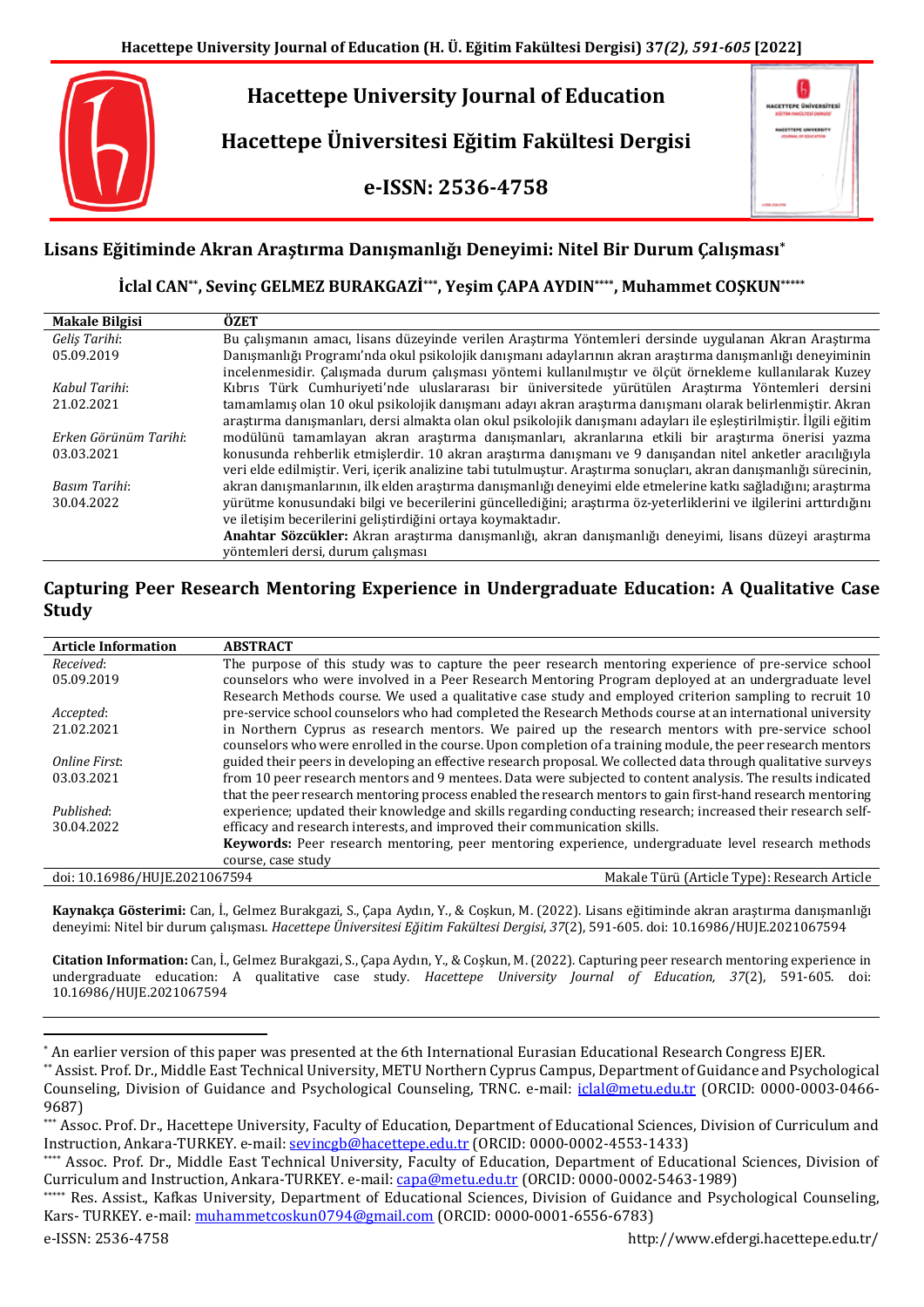### **1. INTRODUCTION**

Developing research skills of undergraduate students in higher education has been accepted as the real gain and contribution to the students that a research university or any institution can sustain (Katkin, 2003). A three-year study about undergraduate research experience revealed various benefits of developing research competence, including better preparation for a future career, more positive perception about learning and working as a researcher, boost in self-confidence in research skills, feeling more like a scientist, and establishing collegial relationships with faculty mentors and peers (Seymour, Hunter, Laursen, & DeAntoni, 2004). Similarly, Kardash (2000) investigated the effect of undergraduate research experience on undergraduate students' research skills such as producing research hypotheses, collecting and analyzing data. Self-reports and faculty mentors' ratings revealed that this research experience improved the research skills of undergraduate students. Moreover, after testing the outcomes of an undergraduate research experience program, Bauer and Bennett (2003) emphasized that undergraduate research programs with the direct participation of undergraduate students in ongoing research should be developed and encouraged in universities. In light of the past research, undergraduate research experience brings along many benefits like research skills development (Devi, Abraham, Adiga, Ramnayaran, & Kamath, 2010; Lopatto, 2010), career clarification and motivation for postgraduate studies (Craney, McKay, Mazzeo, Morris, Prigodich, & De Groot, 2011; Guterman, 2007; Hathaway, Nagda, & Gregerman, 2002), capitalized social network with better communication (Mekolichick & Gibbs, 2012), increased academic success (Leidenfrost, Strassnig, Schabmann, Spiel, & Carbon, 2011), improvement in critical thinking skills (Seymour et al., 2004), and learning problem-solving skills (Pierrakos, Zilberberg, & Anderson, 2010).

Regardless of students' majors, developing research skills puts a premium on each undergraduate student. This is valid for teacher candidates as well because undergraduate research skill development enables individuals to implement their undergraduate knowledge into real-world issues (Seymour et al., 2004). For instance, at least a graduate teacher should be able to conduct classroom research or action research in his classroom to improve the teaching and learning process, and required skills should be acquired during pre-service years (Odhiambo, 2010). Within this scope, Lovat, Davies, and Plotnikoff (1995) stated that teacher educators need to address the importance of embedding ways to improve pre-service teachers' research skills so that researcher teachers can come out with a greater contribution to their future students. This highlights the utmost importance of touching upon the research skills development of pre-service teachers.

Developing research skills of prospective school counselors is of great importance as well in their professional development. Research skill development is one of the basic skills that psychological counselors are expected to acquire so as to conduct scientific investigations (American Psychological Association, n.d.). School counselors' use of research-based strategies is considered the key to increasing students' social and academic performance (Webb, Brigman, & Campell, 2005). However, school counselors initially must have high research motivation to go over the literature to build a bridge between researchbased suggestions and practice; need to carry out research with scholars in the related field to produce more generalizable research findings, and need to have basic testing and assessment skills to see the effectiveness of their interventions (Brigman, 2006). Research skills of psychological counselors were investigated in few studies, such as on research skills development, research self-efficacy, and mentoring experiences (Hollingsworth &Fassinger, 2002; Royalty&Reising, 1986).Not only students in graduate education but also school counselors working in the field are expected to effectively use data and research to test the effectiveness of their interventions (Mason et al., 2016). Hence, it can be said that acquiring research skills in undergraduate education is crucial. However, to the best knowledge, there seems to be a gap in the literature about research skills and research interests of pre-service school counselors compared to the graduate-level ones.

In faculties of education, pre-service teachers mostly learn research skills through research courses and preparing research projects with tutorial support (Waite & Davis, 2006). This undergraduate research experience generally includes planning a study, making observations, and preparing and analyzing data (Linn, Palmer, Baranger, Gerard, & Stone, 2015). With its content, research courses become more of an issue for educators by providing skills of applied research in connection with classroom practices and by making educators become critical consumers of related literature (Cipani, 2009). Universities have been seeking ways to advance the learning outcomes of research methods courses rather than just using traditional teaching and learning methods in instruction. For instance, including additional training like information literacy training (Platt & Platt, 2013), active learning with group discussions (Linneman, 2019), undergraduate research experience with active discovery (Pierrakos et al., 2010), and getting support from peer mentors (Balster et al., 2010) are some active learning implications used in undergraduate research methods courses. Benefits of these such active methods include research skill development, increased competency for graduate education, and improved academic performance (Balch, 2014; Hunter, Laursen, & Seymour, 2007).

One acknowledged way to support learning outcomes of traditional courses is peer mentoring programs (Bierema & Merriam, 2002). These programs involve a more skillful student to help a less experienced fellow one so that both mentor and fellow student can develop their experiences and individual growth (Rosenkranz, 2012). According to Council on Undergraduate Research (2012), it is very functional to embed research-like experiences into research courses in undergraduate education, particularly with peer mentoring, to support learning, explore research and academic disciplines, and create student researchers. This process is basically important because it promotes dedication to gaining more academic experience throughout research mentoring (Astin, Alexander, Wogelgesang, Ikeda, & Yee, 2000; Colvin & Ashman, 2010). Indeed, in a metaanalytic study, Beltman and Schaeben (2012) classified the benefits of undergraduate peer mentoring programs under the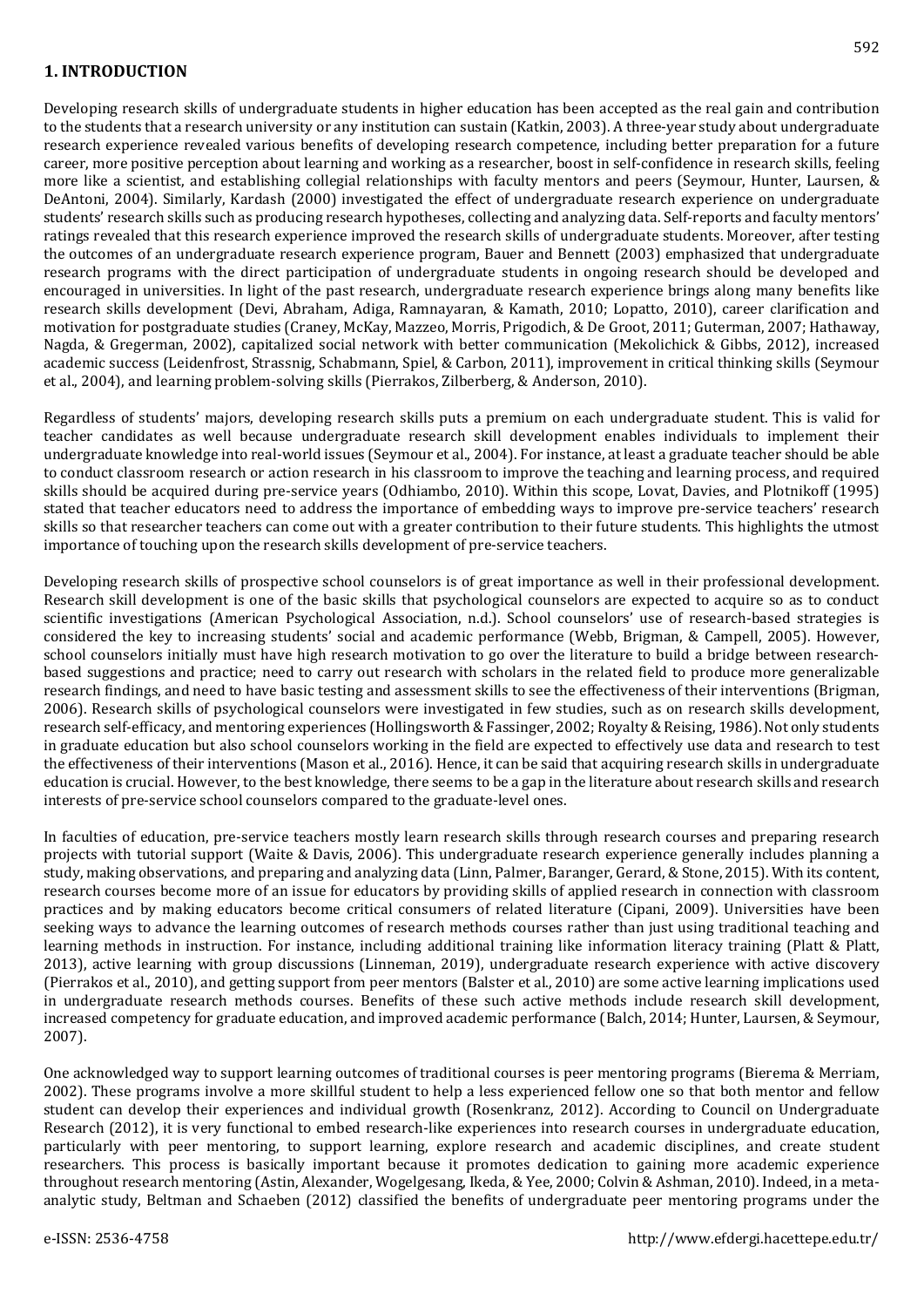groups of cognitive, altruistic, personal growth, and social growth such as increased confidence, pride for transferring their knowledge, improved social and interpersonal skills and so on. Positive impacts of mentoring programs have been reported in other studies as well (Fox, Stevenson, Connelly, Duff, & Dunlop, 2010; Hughes & Fahy, 2009). Consequently, peer research programs possess great importance and have been increasingly used in undergraduate education.

As mentioned earlier, undergraduate research opportunities allow students many benefits like enhancement in research skills, increased self-efficacy, motivation for postgraduate study, and enthusiasm for scientific discovery. Similar to other academic programs, research self-efficacy is an important issue in the school counseling program as well. Research self-efficacy is defined as "the degree to which an individual believes she or he has the ability to complete various research tasks (e.g., conceptualization, analysis, writing)" (Bieschke, Bishop, & Garcia 1996, p. 60). Undergraduate research experience was already found to increase the level of research self-efficacy that encourages students to pursue research careers (Adedokun, Bessenbacher, Parker, Kirkham, & Burgess, 2013). Considering the importance of research experience in promoting research self-efficacy (Black et al., 2013; Love, Bahner, Jones, & Nilsson, 2007), providing productive first-hand research experience seems to be crucial for enhancing students' research self-efficacy and their motivation for future research career in return.

Specific to research skills development in undergraduate education, peer mentors in peer mentoring programs also play a key role in producing better and more meaningful research experiences (Edgcomb, Crowe, Rice, Morris, Wolffe, & McConnaughay, 2010). As Balster, Pfund, Rediske, and Branchaw (2010) emphasized, peer research mentors are the facilitators of undergraduate research courses that contribute to research skills development and course learning outcomes. Overall, a review study of earlier peer mentoring programs summarizes that these programs generate several functions including academic support, role modeling, clarification of career and improved success (Gershenfeld, 2014).

In general, peer mentoring programs are designed to reach the goals of enhancing academic achievement and university retention, to assist career planning, to provide psychosocial and emotional support (Nora & Crisp, 2007), and to contribute to undergraduate students' research skills development that are accepted as necessary skills to face with demands of 21<sup>st</sup> century (Richards, Powell, Hammack, McMullen, Bacnik, Lewis, & Sams, 2014). One option to reach these goals and demonstrated benefits is peer group mentoring in which upperclassmen undergraduate students mentor a group of underclassmen students. In other words, research mentoring programs work by the guidance of a more experienced and knowledgeable peer research mentor to a less experienced mentee throughout meetings, discussions, and feedbacks (Levesley, Francis, Castanheira, Hobson, & Church, 2015). Although these programs are mainly developed for the purpose of research skills development like writing skills and better understanding of academic publications, they also bring out personal (academic career pursuit, personal satisfaction, improved self-efficacy) and institutional outcomes (retention, high-quality research outputs) (Levesley et al., 2015). Furthermore, this is a preferable option since students report feeling comfortable while asking questions and consulting a research mentor of similar age (Richards et al., 2014). As a result, peer research mentoring programs come with various advantages, but more research should be conducted to test the outcomes and improve the quality of these programs because research findings lead the way for development and enduring enhancements in any undergraduate mentoring programs (Gershenfeld, 2014).

In spite of all these proven benefits and implications, to our knowledge, no study has tested the effects of any peer research mentoring program in a faculty of education in Turkey, especially for pre-service school counselors who are in high need of having competent research skills. With this in mind, the purpose of this study is to capture the peer mentoring experiences of undergraduate students who were assigned as peer research mentors in the study. Here, it is essential to provide background information about the research methods courses in Turkey and Northern Cyprus. In 2018, the Higher Education Council in Turkey has made some changes in Teacher Education Programs. Research Methods in Education (with 2 local and 3 ECTS credits) has been added as a must course in almost all programs at the undergraduate education level. However, in some faculties, the course is included in the teacher education programs in elective status. In the new Guidance and Psychological Counseling Program and other teacher education programs (Higher Education Council, 2018), the Research Methods course is stated to have the following course content: Basics of research methods; processes for conducting research (stating research problem, study sample, data collection, analysis, reporting results); aspects of measurement tools; analyzing and interpreting data; accessing thesis, articles, and databases; presenting types of research designs; basic paradigms in scientific research; sampling in quantitative and qualitative research; validity and reliability in research; reviewing, evaluating, and presenting theses or articles; writing a research report; ethics in research; and action research in educational settings.

Knowledge and skills obtained from research methods courses are fundamental to undergraduate education (Bachiochi et al., 2011). Although many factors might intervene in the educational attainments of these courses in social sciences, such as lack of confidence, anxiety, and learning approach (Markle, 2016), the focus should be on integrating new methods in these courses to deal with these intervening factors like peer mentoring (Murphy, 2015). Moreover, the inclusion of research methods courses in undergraduate education has several benefits e.g., research skill development, better academic achievement, communication and critical thinking skills (Craney et al., 2011; Devi et al., 2010; Leidenfrost et al., 2011; Lopatto, 2010; Mekolichick & Gibbs, 2012), it becomes much more critical to maximize the learning outcomes of the research courses through effective interventions like peer research mentoring programs. More tremendous efforts are needed to ensure that course outcomes are maximized in this limited time period. Peer research mentoring program is one way to enhance active student participation at the undergraduate level with discussed benefits and to accomplish the learning outcomes of the Research Methods in Education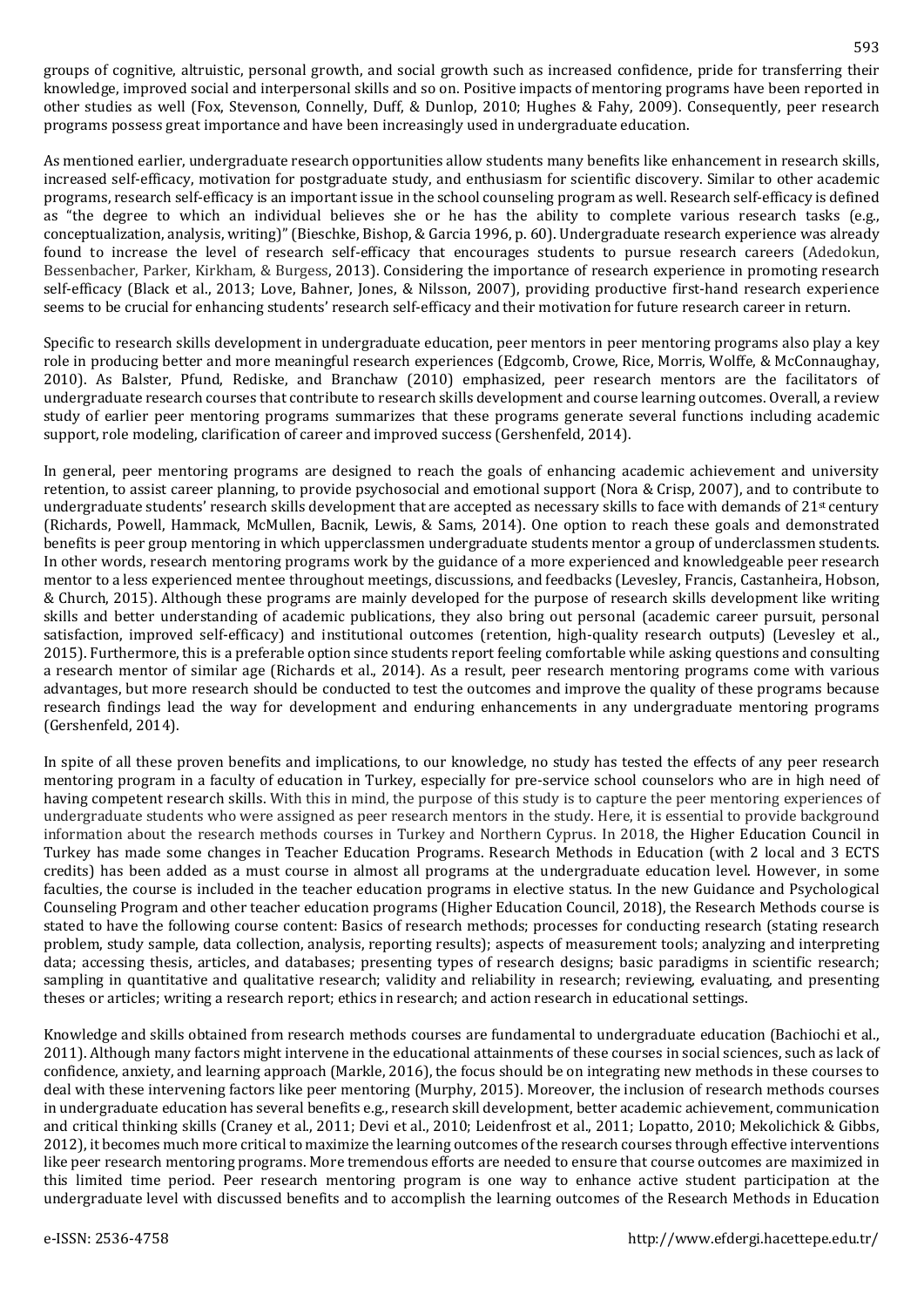course. Considering this, we believe that understanding the experiences of undergraduate level peer research mentors in peer research mentoring programs is of crucial importance to increase the quality of the teaching-learning process in the course. With an aim to capture peer research mentoring experience in undergraduate education, in this study, we aim to answer the following research questions:

- 1. What do peer research mentors perceive as important for the peer research mentoring program?
- 2. What contributes to peer research mentors' experiences of peer research mentoring?
- 3. What restricts peer research mentors' experiences of peer research mentoring?

### **2. METHODOLOGY**

A qualitative case study was used in the study. As explained by Fraenkel, Wallen, and Hyun (2018), a case might be an individual, classroom, school, event, activity, or an ongoing process. In this study, the case was the Peer Research Mentoring Program. This study employs a single case holistic design as discussed by Yin (2014) to dig into the phenomenon of peer research mentoring experiences in undergraduate education.

### **2.1. Participants**

The sample consisted of 10 peer research mentors (seven females and three males) and 9 mentees (seven females and two males) who were enrolled in the Guidance and Psychological Counseling Program at an international university in Northern Cyprus. Table 1 shows the demographics of the research mentors. Criterion sampling among purposive sampling techniques was used to recruit the research mentors who are the focus group in the study. Initially, 13 peer research mentors who had taken the Research Methods course previously were assigned as peer research mentors in the Peer Research Mentoring Program. The research mentors were paired up with pre-service school counselors who were enrolled in the course. Later, three of them were excluded because they did not participate in the second data collection phase. As Table 1 shows, 10 peer research mentors participated in the study. Their cumulative grade point average (CGPA) ranged between 2.5 and 3.64. All the mentors received a satisfactory grade for the Research Methods in Education course. Around 40 students were taking the Research Methods in Education course when the study was conducted. Among those students, nine students (7 females and 2 males) volunteered to participate in follow-up qualitative surveys in the study (Table 2). Their CGPA ranged between 2.42 and 3.65. All the mentees received a satisfactory grade for the Research Methods in Education course.

Table 1.

| Demographic Profiles for the Peer Research Mentors (n=10) |        |                   |                       |  |  |  |
|-----------------------------------------------------------|--------|-------------------|-----------------------|--|--|--|
| <b>Pseudonyms</b>                                         | Gender | CGPA <sup>1</sup> | RM Grade <sup>2</sup> |  |  |  |
| PRM1                                                      | Female | 3                 | A                     |  |  |  |
| PRM <sub>2</sub>                                          | Female | 3                 | B                     |  |  |  |
| PRM3                                                      | Male   | 4                 | A                     |  |  |  |
| PRM4                                                      | Female | 3                 | A                     |  |  |  |
| PRM5                                                      | Male   | 2                 | B                     |  |  |  |
| PRM <sub>6</sub>                                          | Female | 2                 | A                     |  |  |  |
| PRM7                                                      | Female | 2                 | B                     |  |  |  |
| PRM8                                                      | Male   | 3                 | B                     |  |  |  |
| PRM9                                                      | Female | 1                 | B                     |  |  |  |
| PRM <sub>10</sub>                                         | Female | 3                 |                       |  |  |  |

Note. <sup>1</sup>CGPA: CGPA ranges were used instead of the actual CGPA of the students to ensure the confidentiality of the mentors. The ranges were as follows: 1=2.5-2.75; 2=2.75-3; 3=3-3.25; 4=3.25 and above. <sup>2</sup>RM Grade = Grade for Research Methods in Education Course. Only the first part of *the letter grades was used to ensure the confidentiality of the mentors.*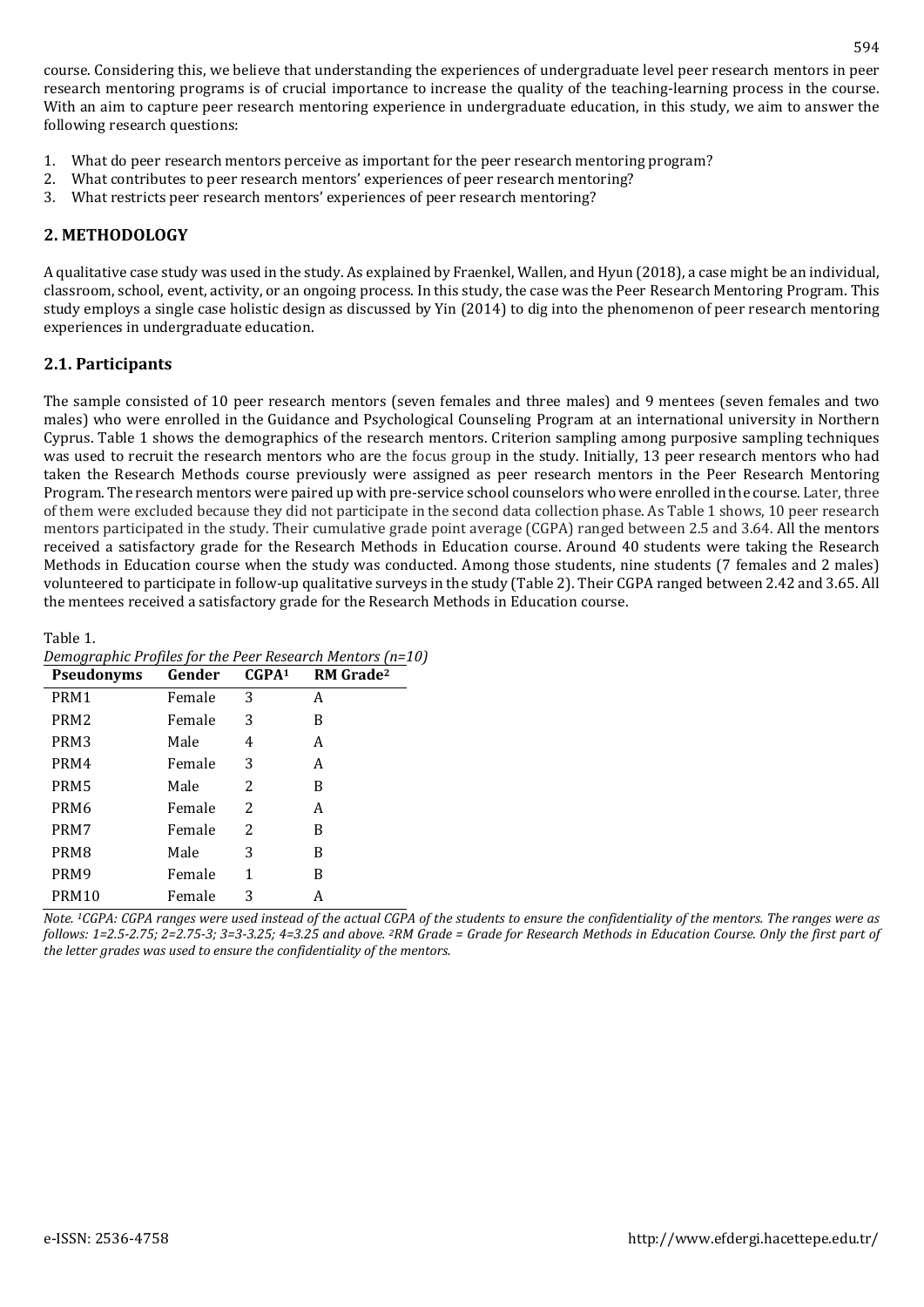Table 2. *Demographic Profiles for the Mentees (n=9)*

| <b>Pseudonyms</b> | Gender | CGPA <sup>1</sup> | <b>RM</b> Grade <sup>2</sup> |
|-------------------|--------|-------------------|------------------------------|
| Mentee 1          | Female | 3                 | В                            |
| Mentee 2          | Female | 3                 | A                            |
| Mentee 3          | Female | 3                 | В                            |
| Mentee 4          | Female | 4                 | A                            |
| Mentee 5          | Female | 1                 | В                            |
| Mentee 6          | Female | 1                 | В                            |
| Mentee 7          | Male   | 1                 | В                            |
| Mentee 8          | Male   | 1                 | B                            |
| Mentee 9          | Female | 4                 | А                            |

Note, <sup>1</sup>CGPA: CGPA ranges were used instead of the actual CGPA of the students to ensure the confidentiality of the mentors. The ranges were as follows: 1=2.50-2.75: 2=2.75-3: 3=3-3.25: 4=3.25 and above. <sup>2</sup>RM Grade = Grade for Research Methods in Education Course. Only the first part of *the letter grades was used to ensure the confidentiality of the mentors.*

### **2.2. Instruments**

The data were collected through qualitative surveys. Three sets of surveys were developed by the researchers in the light of the related literature and research questions: two for the research mentors (administered prior to and after the Peer Research Mentoring Program) and one for the mentees (administered after the Program). The first survey administered to the mentors consisted of demographic questions like GPA and gender along with open-ended questions about the reasons why they would like to be a mentor and their interest in research. The second survey included questions on the process of mentoring, reflections on mentors' experiences, contributions of the mentoring process to the mentors, the problems the mentors faced during the Peer Research Mentoring Program, and how the mentors dealt with these problems. The qualitative survey developed for the mentees also included questions about the demographics of the participants, the Peer Research Mentoring process, contributions of the Program to the mentees, and perceived impact of the program on the mentors' interests. After the surveys were developed, expert opinion on them was gathered from two faculty members: one professor who has expertise in measurement and evaluation and one professor with expertise in curriculum and instruction. In addition, two students who took the Research Methods in Education course were asked their opinions about the survey items. The surveys were revised according to the feedback obtained from the faculty members and students. Then, a google form was created for each survey.

### **2.3. Context**

The Peer Research Mentoring Program was one of the new applications designed to achieve the learning outcomes of the Research Methods in Education course for both students who had taken the course and students who were currently taking the course during the 2016-2017 Spring semester at an international university in Northern Cyprus. With this application, students who had previously taken the course "Research Methods in Education" in the Guidance and Psychological Counseling Program were assigned as peer mentors and paired up with pre-service school counselors who were currently enrolled in the course. Upon completion of a training module, peer research mentors guided their peers in developing an effective research proposal, which was one of the major requirements of the course.

### **2.4. Procedure**

The data were collected in the 2016-2017 Spring Term via qualitative online surveys. In the study, the following steps were taken:

1. An invitation through an online google form was sent to students to be research mentors in the Peer Research Mentoring Program. This form included questions about the demographic characteristics of the participants and about why they would like to be research mentors. Research mentors were determined based on several criteria (the candidates' demographic characteristics, their previous mentoring experience in other courses, and their intentions to participate in the Peer Research Mentoring Program). Students taking the research skills course were divided into groups of 2 or 3 to prepare a research proposal. In determining the groups, students were asked to form their own groups with the peers they would like to work with.

2. Each research group was assigned a research mentor by using the random assignment method.

3. A brief information and training meeting was organized with the research mentors. The research mentors were provided information on the (a) Peer Research Mentoring Program and how it works, (b) expectations from the research mentors, (c) course expectations and requirements about writing a research proposal, and (d) recommendations and tips about the process.

4. Peer research mentors guided their peers to write an effective research proposal after completing the relevant training module. They utilized face-to-face meetings, WhatsApp and social networking sites to communicate with the mentees. The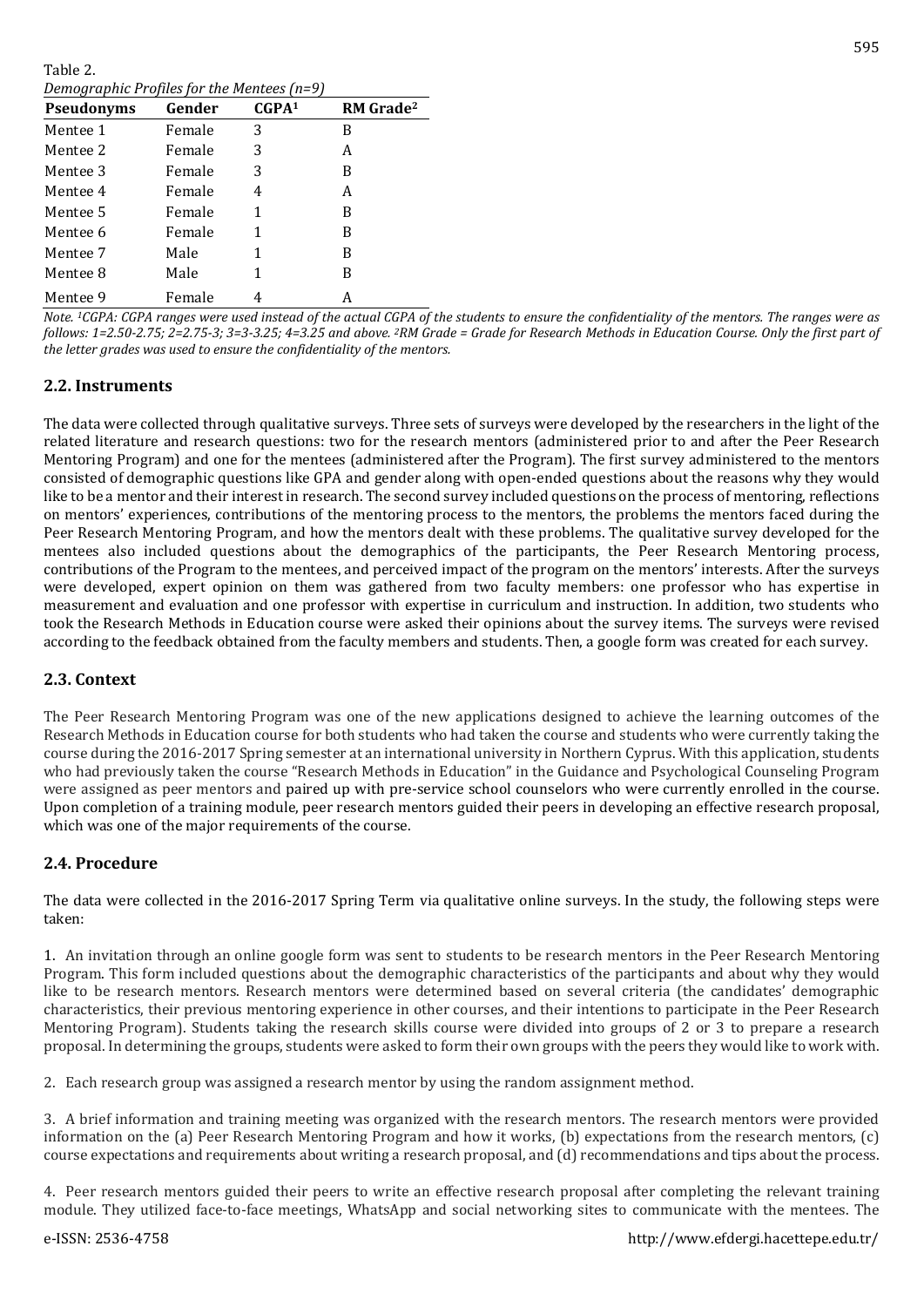mentors were expected to conduct weekly meetings, guide mentees in advancing their proposals, and answer mentees' questions when needed. Mentees were expected to develop their proposals taking mentor feedback into consideration.

5. Upon completing the research mentoring process, data from the research mentors were collected for the second time (after the mentees submitted their research proposals). In addition, qualitative questionnaires were administered to students taking the course using an online google Form.

In order to ensure the trustworthiness of the study, credibility, transferability, dependability, and confirmability criteria were employed, as discussed by Guba and Lincoln (1982). Firstly, in this research, triangulation, which was defined as "building checks and balances into a design through multiple data collection strategies" by Patton (1987) was used. In order to enhance triangulation as a way to support validity, we collected data from different people (mentors and mentees) involved in the peer mentoring process. Furthermore, using interviews to delve into the concept and exhaustive description of the entire activity was essentially important to credibility (Lincoln & Guba, 1985; Yıldırım & Şimşek, 2006). In line with this, credibility was assured with the following: in-depth description throughout the process, prolonged time in data collection, getting expert opinions to review and revise data collection tools, verbatim interview transcripts, quotations to support interpretation, and double-coding by Author 1 and 2 in the data analysis part. In the double coding process, redundant codes were removed from the coding scheme and the codes were organized under the themes as suggested by Creswell (2011) upon the ongoing discussions between the first and second author. A detailed description was made to support transferability, dependability, and confirmability in the present study.

### **2.5. Data Analysis**

Content analysis was used, and the data were explicitly categorized in line with the research questions and the related literature using a preliminary code list developed by the researchers. The data analysis process was initially conducted by Author 1, and then the same texts were analyzed and re-coded by Author 2. Next, the compliance between both researchers' analysis was compared as recommended by Miles and Huberman (1994). By means of this inter-rater coding process, the reliability of the study was enhanced. Four themes emerged from the study: (1) update in knowledge and skills, (2) research self-efficacy, (3) interest in research, and (4) communication skills. Among some of the codes were: "gaining first-hand research experience," "developing effective interactions," "sharing experiences," "motivation to participate in peer research mentoring program," and "developing interest in conducting research."

### **3. FINDINGS**

Four overlapping themes emerged from the data analysis: (1) Update in knowledge and skills, (2) research self-efficacy, (3) research interest, and (4) communication skills. These themes are explained in detail next.

### **3.1. Update in Knowledge and Skills**

The first theme emerging from the data analysis was the update in knowledge and skills. The results indicated that the Peer Research Mentoring Program enabled the peer mentors to develop first-hand research mentoring experience through guiding their peers in writing a research proposal. The research mentors guided their peers in each and every stage of proposal writing. Reflecting on how the program enabled her to develop first-hand research and/or research mentoring experience, PRM6 stated that: "It has been a little experience in the field of research for us (the research mentors). We have seen how the process worked in general terms…" Highlighting how the program helped her to gain practical experience in conducting research, PRM7 said that: "It was a great chance to practice the skills I believe I already had." Similarly, discussing how the mentoring program enabled her to update her knowledge and skills regarding conducting research, PRM10 stated that: "It (the Program) was a great chance to reiterate the knowledge (on conducting research) I had."

The results indicated that while guiding their peers, the mentors reflected on their learning experiences in conducting research, revised their course notes in Research Methods in Education, and updated their knowledge and skills in line with the emerging needs of mentees. The results further showed that the research mentors directed the mentees to useful sources when they were stuck with any topic. The results also indicated that the research mentors learned from the mentees as well during the mentoring process. For example, PRM5 stated that: "It (the Peer Research Mentoring Program) was mostly a process to enable me to remember the knowledge I had forgotten...It was a process where I learned new things from my peers (the mentees) too."

The results showed that one of the major aspects that the peer research mentors mostly focused on while guiding the mentees was how to write an appropriate research question in terms of significance, feasibility, and accuracy. The research mentors were found to encourage the mentees to find a research problem that would excite them to work on. While doing so, they shared their previous research experiences with the mentees. The results of the mentee interviews confirmed that finding as well. Two representative quotes are as follows:

"S/he (the mentor) suggested us to focus on our (research) interests and stated that we (mentees) would enjoy more in *such a research study we conduct" (Mentee 2)*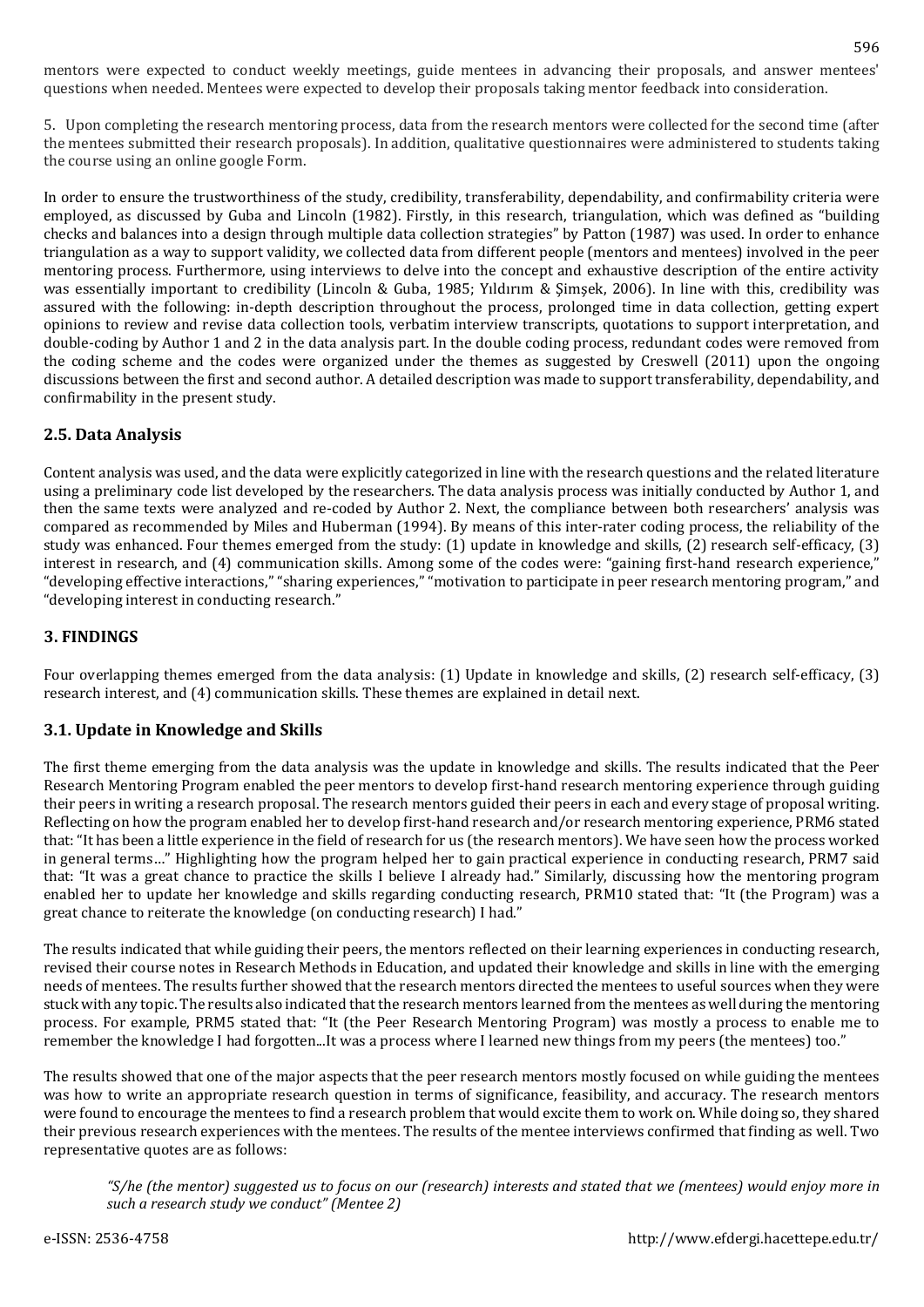"S/he (the mentor) enabled us to prepare a proposal, meeting the expectations better by sharing the weaknesses and *strengths in her/his own study (that s/he conducted while taking the research course)" (Mentee 8).*

### **3.2. Research Self-efficacy**

The second theme emerging from the data analysis was research self-efficacy. More specifically, the results indicated that being involved in the Peer Research Mentoring Program increased the peer mentors' research self-efficacy. The data showed that as the mentors guided their peers in writing a research proposal, updated their knowledge and skills regarding conducting research, and gained first-hand research mentoring experience, they developed an increasing sense of research self-efficacy. Some participants also reported an emerging interest in pursuing graduate studies in line with the changes in their research self-efficacy and motivation. For example, PRM4 stated that:

It (the Program) enabled me to update my theoretical knowledge on conducting research through revising my notes from the research course. I gained more specific information regarding designing, conducting, and completing a research study. *I wholeheartedly believe this will help me to conduct a scientific research study in the future.*

Similarly, PRM10 stated that: "It (the Program) helped me to remember the research principles. At the same time, it was *satisfying* to help others about this." (Emphasis added)

The results indicated that there were some specific aspects of the program enhancing the mentors' research self-efficacy. Almost all mentors stated that while they were guiding the mentees in writing a research proposal, they shared their experiences in proposal writing with the mentees, provided the mentees with emotional support, and assisted them whenever they needed help. The results showed that this not only helped the mentees to get support on their research proposals and find answers for their questions, it also encouraged them to share their concerns with the mentors easily, to overcome their concerns about proposal writing, and to feel more confident in the work they had been doing. To illustrate, reflecting on the program, PRM8 said, "They (the mentees) asked the questions in their minds whenever they wished and they overcame that panic feeling. I helped them to decrease their panic feeling and have trust in the work they did." Another mentor (PRM7) stated, "I provided assurance (that they were on the right track). They sent everything they did to me and waited for approval."

Complementing the data from the mentors, the analysis of the mentee data indicated that the mentees appreciated being guided during the proposal writing process. For instance, Mentee 2 stated that: "S/he (the mentor) enabled us to look through different windows. She taught us not to do what we should do but how to do it." Similarly, Mentee 3 stated that: "It (the program) was quite effective. We had a chance to get started (working on the proposal) within a plan and knowing what to do."

Reflecting on possible contributions of the Peer Research Mentoring Program to the mentors, Mentee 4 stated:

When I share my knowledge with other people, I feel I learn better, and my knowledge strengthens. I believe the same thing applies to them (the mentors). When they are mentors, they feel more competent and capable in research. Moreover, they *learn new things in each study they mentor.*

Similarly, Mentee 6 stated that: "If they (the mentors) conduct their own studies in the future, I believe they will carry this process out more successfully/easily."

The results showed that the aforementioned aspects, in return, had a positive effect on the mentors' emotions as well. To illustrate, PRM 3 stated that:"...It made me happy to see the interest of my friends in learning, research, and getting information." Similarly, PRM2 said that:

Somehow I understood how to be more careful while guiding other people. And at the same time, I gained the experience to work with 2-3 people, meet them, come together for a purpose, and be their junior teacher. And I became very happy. *(Emphasis added)*

#### **3.3. Research Interest**

Research interest was the next theme emerging from the data analysis. The results indicated that all mentors had already an interest in research prior to the Peer Research Mentoring Program, which also motivated them to participate in the program. The results further indicated that there was an increase in some mentors' research interest as a result of this program. To illustrate, reflecting on how the mentoring program increased his research interest, PRM3 stated that: "It (the Peer Research Mentoring Program) positively affected (my research interest). Although I already liked research (prior to the program), there were some questions in my mind about how it (research) would look like in practice. Not anymore (questions)." Another mentor (PRM4) commented as follows: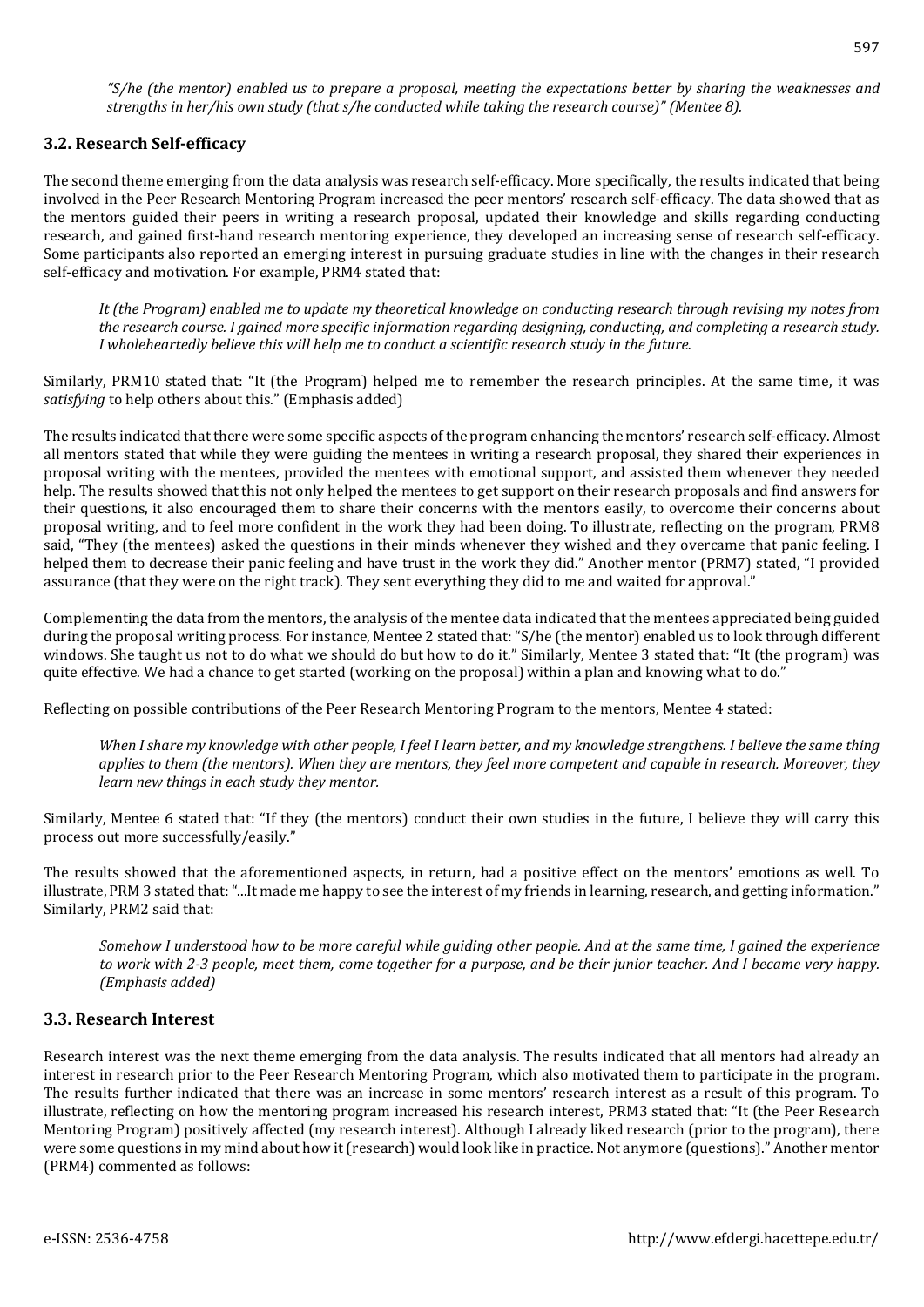Helping (the mentees) with developing a proposal throughout the peer mentoring process, being a mentor, and putting forward my ideas was really nice. Not beina bored durina the mentorship process and enjoying what I did increased my *interest in research much more.*

Likewise, PRM10 stated that: "I must say that I already have a great interest in research. I believe that taking this course previously has improved me a lot. In addition to this, I have noticed that this development continued through being a peer mentor in the same course."

The results also showed that there was not a reported change in some research mentors' research interests. The results indicated that those mentors already had a great interest in research, and thus their interest level did not change as a result of the mentoring program. To illustrate, PRM5 stated that: "I have had an interest in conducting research since the freshman year. I still have a great interest; however, I don't believe research mentoring has a positive or negative effect on this." Another peer mentor noted that:

In fact, I don't think that research mentoring has an impact on my research interest because this process (Peer Research Mentoring Program) has passed with giving feedback to my peers and learning something from them. I cannot say that there has been an effect (on my research interest) as I mostly followed what they did and was not involved in the process *one-by-one (I did not write the proposal myself).*

The results showed that independent of the impact of the program on the research mentoring process, all peer mentors, except for PRM5 and PRM6, would like to participate in the program in the future as peer mentors. PRM5 stated that he would like to be involved in different research studies as the reason why he did not want to participate in a later program. PRM6 stated that she would have a hectic school year and thus did not want to participate in the program next year. The results from interviews with mentees indicated that the mentoring program encouraged all mentees to be a potential candidate for the role "mentor" in a future Peer Research Mentoring Program, as well. To illustrate, Mentee 1 said that: "I honestly say that it would be great to write it (being a research mentor) on my CV."

The results also indicated that the program encouraged the mentees to put their proposals into practice after they get feedback from the instructor. To illustrate, Mentee 5 stated that: "We wish to continue the project we have prepared for this course, get ethical permissions from the University Ethics commission, and conduct the study as soon as possible." Another mentee (Mentee 7) stated that: "We (he and his group mates) have an idea to put the proposal we developed in the research course into practice."

### **3.4. Communication Skills**

The fourth theme emerging from the analyses was the change in the participants' communication skills. As for how the communication between the mentors and the mentees took place, the results showed that almost all peer research mentors conducted face-to-face meetings with the mentees depending on either the request or emerging needs of the mentees regarding how to write a research proposal. The research mentors were found to supplement those meetings with majorly WhatsApp as the major communication channel. The face-to-face meetings were conducted majorly in computer laboratories where the mentees and mentors could work on the documents simultaneously and/or cafes at the University. WhatsApp and social networking sites were found to be useful platforms as the mentors and mentees had different class schedules and coursework, and thus they were preferred online meeting more when compared to the face-to-face meetings. The results indicated that some mentees were not interested in accepting help from the mentors, and thus, two mentors provided help only when requested to do so.

The results indicated that the Peer Research Mentoring Program positively contributed to all mentors' communication skills by enabling them to develop effective interactions with the mentees, and thus to gain a sense of communication fulfillment except for one mentor (PRM5), whose case will be explained later in this section. To illustrate, PRM2 stated that:

We were in continuous communication through WhatsApp. We had to be punctual in our meetings. The related correspondence, photographs, documents were sent there (WhatsApp). Meetings were arranged through there (WhatsApp). And as they (the mentees) are the people we meet new, we have to be kinder (towards them). I believe it had contributions regarding these (aforementioned points).

Similarly, PRM4 stated that,

This process has definitely contributed to my communication skills... Apart from being a process to update my knowledge, it (peer mentoring) was a process that helped me to regulate the relations in group work... For example, if a mentee does not fulfill his/her responsibilities regularly, asking about the problem rather than attaching this to his/her personality *traits such as irresponsibility creates better results in terms of the group relations.*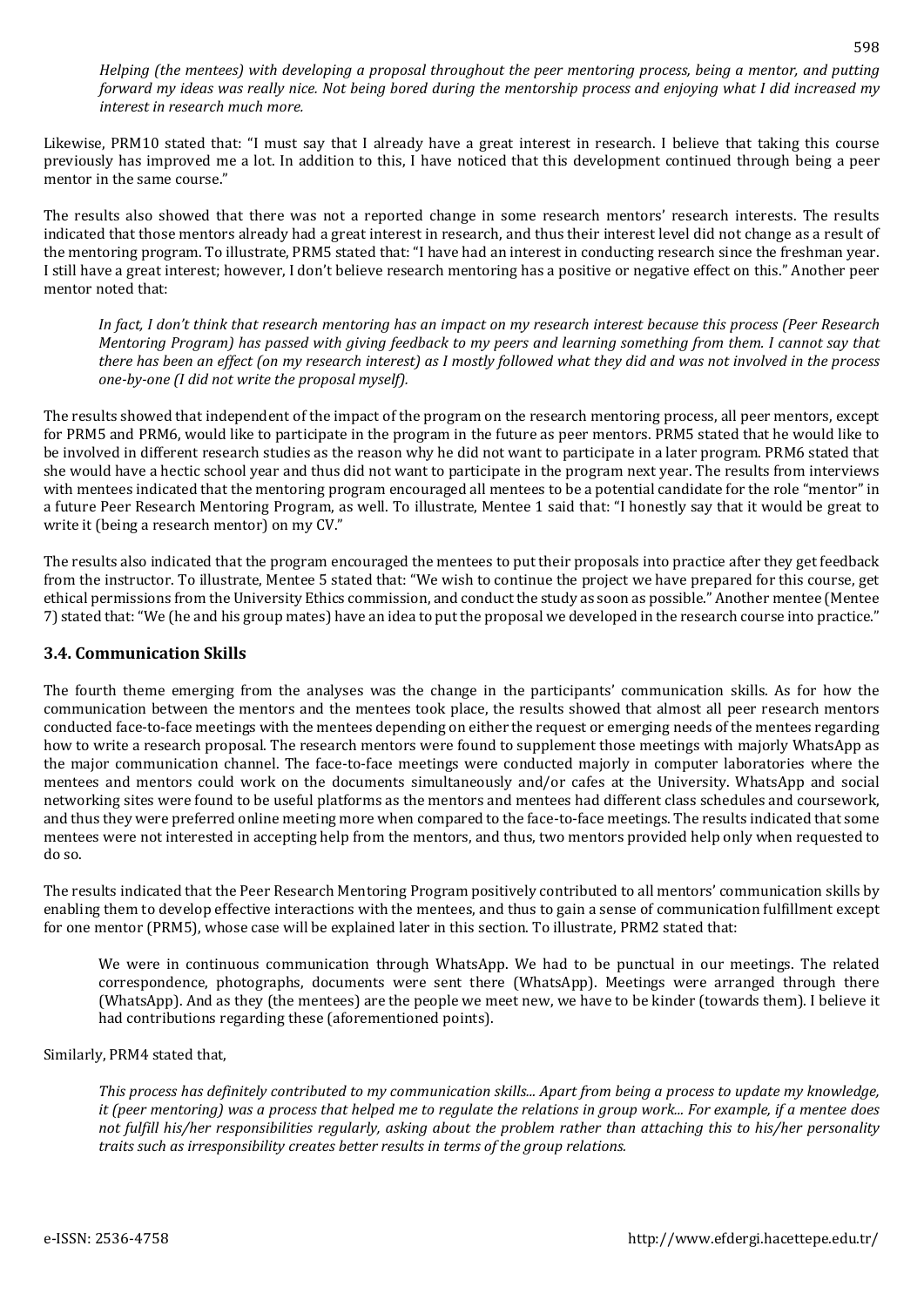The results showed that the research mentoring process specifically enabled the participants to be more patient and develop active listening and speaking skills. For example, PRM6 stated that: "I do not like group work very much, but it taught me to be more patient and speak in front of the other people." Likewise, PRM8 noted that:

In terms of my communication skills, I noticed that as I met different people (mentees), my language use changed accordingly. For sure, there needs to be good communication to prepare a project, and mostly, active listening skill was *used.*

Moreover, not having a previous close contact with the mentees seemed to affect the impact of the mentoring program on the mentees' communication skills in a positive way. To illustrate, PRM3 highlighted the impact of not having previous close contact with the mentees on his communication skills as follows:

My peer group was a group that I had not had close relationships with before. This helped both the mentoring process not to turn into a very friendly friendship relationship and gave me information about how to mentor people whom I do not know well. Although I did not have difficulty expressing myself (during the mentoring process), I had thought not knowing the mentees well would initially create problems. However, I believe we have formed a good peer relationship in a short *time.*

Supporting the previous quotation, PRM5, who was the only participant that reported no meaningful change in his communication skills as he already personally knew the mentees that he guided, stated that he did not have a chance to further develop his communication skills as he had already close relations with the mentees. Complementing the data from the mentors, the data indicated that the Peer Research Mentoring Program contributed to the mentees' communication skills as well. As expressed by Mentee 2, "We were very prejudiced towards our mentor due to her/his appearance, but after knowing her/him, we noticed that this was nonsense. I promised myself that I would not do this in my next relations". Another mentee (M6) stated that:"I believe it increased my communication skills in group work. I think I have written a research proposal not only defending my opinions but also (respecting) the others' opinions."

### **4. RESULTS, DISCUSSION AND RECOMMENDATIONS**

In this study, we aimed to capture the peer research mentoring experience of pre-service school counselors who were involved in a Peer Research Mentoring Program that we developed in an undergraduate level Research Methods course at an international university in Northern Cyprus. An in-depth look at the peer research mentors' experiences indicated that the peer research mentoring process contributed to the peer research mentors in a number of ways, which is discussed in line with the associated practical implications below.

Initially, in the present study, we found that the Peer Research Mentoring Program enabled the research mentors to gain firsthand research mentoring experience and helped them to update their knowledge and skills regarding how to conduct research as suggested by past research (Richards et al., 2014). The results further indicated that the research mentors also learned from the mentees in the mentoring process while enhancing their own knowledge and skills. This finding suggests that the peer research mentoring process is a mutual learning process where both the mentors and mentees learn from one another. It is encouraging to compare the present results with those of previous studies which demonstrated that peer mentoring had a variety of benefits not only for mentors but also for mentees (e.g., Lumpkin, 2011; Rosenkranz, 2012). Thus, our results suggest that peer research mentoring is a useful practice to be utilized in Research Methods courses to enhance the knowledge and skills ofthe students who have taken the course through letting them experience first-hand research mentoring experience and create interactive learning environments. These results are also in line with the past research showing the benefits of peer involvement in developing research skills and knowledge (Devi et al., 2010; Keller, Logan, Lindwall, & Beals, 2017; Murphy, 2015; Santucci et al., 2008). Although we deployed the mentoring program in the Research Methods course for prospective school counselors, similar programs including peer research mentoring components might be employed in the research methods courses or similar courses for teacher education programs.

The results in our study further indicated that gaining first-hand research mentoring experience and updating knowledge and skills in conducting research, in return, enabled the research mentors to develop a higher sense of research self-efficacy. These findings were in parallel with previous research discussing mentoring programs' impact on personal satisfaction, improved selfefficacy, and developing high-quality research skills (e.g., Balster et al., 2010; Levesley et al., 2015; Murphy, 2015; Robnett, Chemers, & Zurbriggen, 2015). In a quasi-experimental study with nursing students, Raymond and Sheppard (2018) reported an increase in self-efficacy of students attending a mentorship program. The authors suggested that students' personal satisfaction with the program could also increase as a result of this positive experience. Although we employed qualitative research, a similar relationship emerged between peer research mentoring and sense of efficacy. However, Jones (2006), in her dissertation study with counseling psychology doctoral students, found no support for the hypothesis testing the difference in research self-efficacy of students with and without a peer mentor. This difference might be explained by the nature of the mentoring experiences and the level of students. In our study, the mentoring was more structured and under the guidance of the instructor, while in Jones's study, peer mentoring occurs spontaneously without formal assignment. Different structures of mentoring needs further exploration.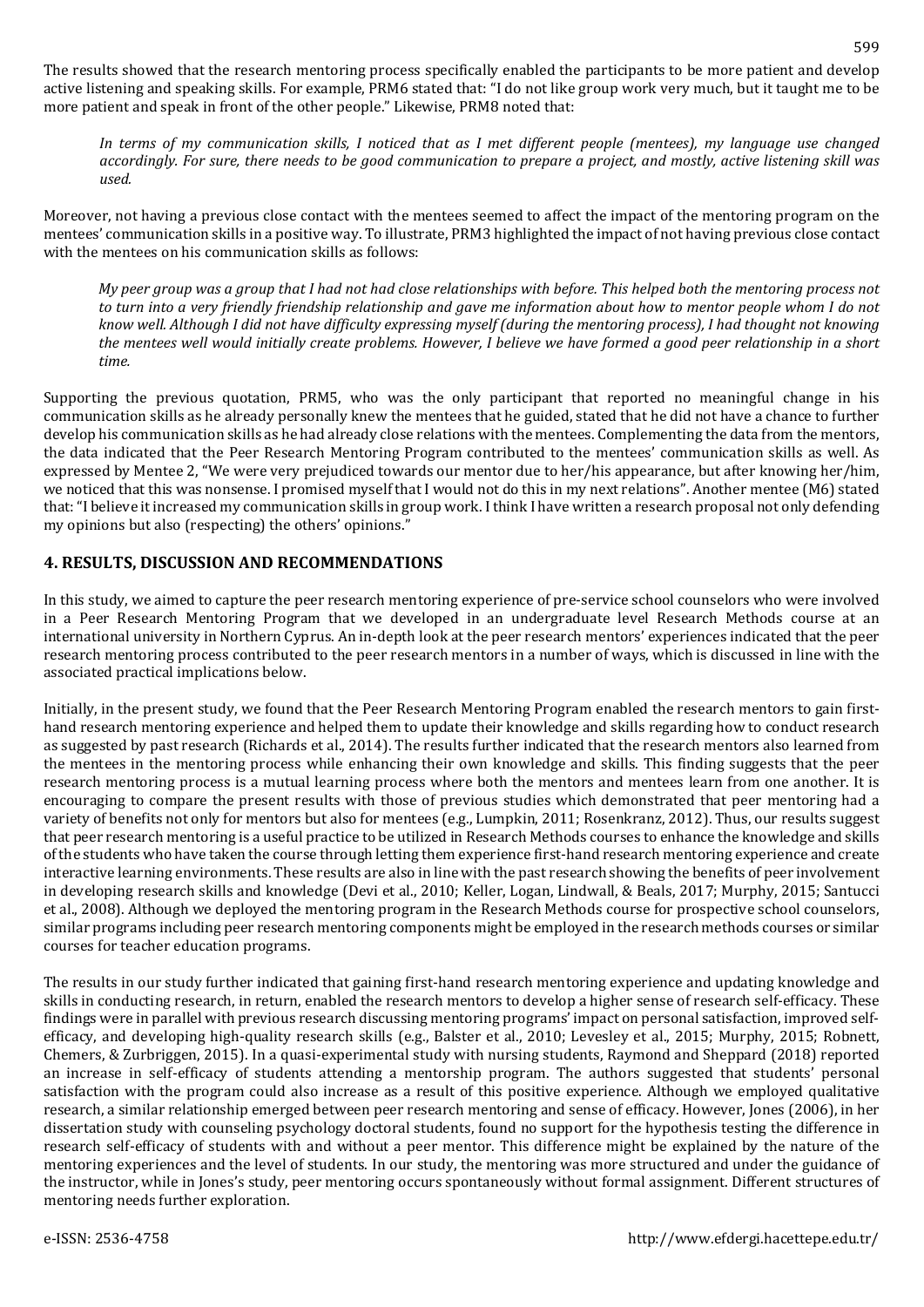The study has identified that being a peer mentor in the peer mentoring process positively impacted the research mentors' research interests. Here it is important to note that all participants had already reported interest in research prior to the Peer Research Mentoring Program, which also motivated them to participate in the Program. It is encouraging to state that apart from an increase in their research interest, some mentors developed an interest in pursuing graduate studies. Similarly, academic and career-related outcomes of research mentoring experience were reported earlier, as well (Byars-Winston et al., 2015; Craney et al., 2011; Eagan Jr et al., 2013; Hathaway et al., 2002). The analysis of the data showed that the mentors who did not report a change in their research interests already had a high level of interest level. The results also indicated that almost all mentors wished to be a mentor in the future research mentoring programs. This finding is supported by Vasylyeva et al.'s (2019) study which also showed mentors' willingness to serve as mentors in the future. Another interesting finding emerging from the study is that the mentees participating in the qualitative survey also reported an interest in becoming a research mentor in the future. It is encouraging to compare this finding with those of the previous studies which suggest that peer mentors become role models for the mentees and encourage the mentees to follow a similar track (e.g., Allen, Abby & Lentz, 2006). Considering that a high level of research knowledge and skills is expected from school counselors to hold, motivating prospective school counselors to develop an interest in conducting research is promising. The mentees also indicated an interest in putting their research proposals into practice after they got the final feedback about their proposals from the course instructor. Considering that putting the research proposal into action is not a requirement of the course, the mentee's interest in conducting the research they proposed in their proposals, even when a grade is not assigned, is encouraging. One recommendation might be to provide further consultation to those mentees to conduct their studies after the course is over to avoid decreasing interest or motivation in conducting their proposed studies. We suggest that those who offer research methods and/or similar courses at the undergraduate level could use the Peer Research Mentoring Program as part of their classroom practices to develop both the peer mentors' and mentees' research skills and interests. Possible benefits of the program for both parties could be presented to them prior to the implementation of the program to enhance active participation.

This study has shown that the peer mentoring process also contributed to all peer research mentors' communication skills, except for one, by enabling them to enhance their active listening skills and develop more effective interactions with their peers. Past research also suggested improvement in the communication and social skills as a benefit of undergraduate research experience through mentoring programs (Bauer & Bennett, 2003; Beltman & Schaeben, 2012; Craney et al., 2011). Indeed, for effective mentoring programs, effective communication is required throughout the process, both between mentor and mentee and between the mentoring participants and groups (Levesley et al., 2015). It is also important to note that having previous relationships with the mentees seems to be one of the factors affecting the mentor's approach and attitudes towards the mentoring process. Further studies are required to understand how previous relationships between the mentors and mentees affect the group dynamics during the mentoring process.

One of the significant findings emerging from the study is that some mentees were not willing to accept help from the peer research mentors, which seemed to affect the peer research mentoring process. The results suggested that two mentors who experienced that problem organized fewer gatherings with the mentees when compared to the other mentors. We believe that although this could have negatively impacted these two research mentors' experiences, it is encouraging to state that one of the mentors who had a high level of research interest still wanted to be involved in a similar Peer Research Mentoring Program. Considering the nature of the relationships, one might note that this is an inevitable part of any peer mentoring program. Thus, providing mentors with knowledge and strategies about how to communicate with a mentee not interested in getting help from the mentors might enable the mentors to develop a better repertoire of mentoring strategies. Apart from this, the importance of getting help from the mentors could be highlighted by the course instructors prior to such a peer mentoring program. Another suggestion would be to invite peer mentors and mentees who were involved in the previous program to the class to express their peer mentoring experiences to new students. These might motivate students to participate in this program and benefit more fully from the program.

Overall, this study establishes a qualitative framework for understanding the peer research mentoring process and offers a number of practical implications, as also discussed above. Research methods courses in undergraduate education provide several benefits such as research skill development (Devi et al., 2010), increased academic achievement (Craney et al., 2011; Leidenfrost et al., 2011), better communication (Mekolichick & Gibbs, 2012) and improved critical thinking skills (Seymour et al., 2004). Higher education institutions should offer research programs highlighting active student participation, as suggested by Bauer and Bennett(2003). As discussed earlier in the paper, currently, the research methods course is offered as a two-credit course in teacher education programs in Turkey. Effective interventions like peer research mentoring programs need to be utilized to maximize the benefits of the research courses. Continued efforts are needed to create active learning environments in research methods courses in teacher education programs.

This study has some limitations. Firstly, it is essential to note that the peer research mentors, who were involved in this study, had volunteered to participate in the study and already had a reported interest in research. Next, the study was conducted in one institution and in one specific program with limited participants, which restricts generalizability. In spite of its limitations, our study adds to our understanding of undergraduate students' research mentoring experiences in an international university context. Further studies are recommended with broader settings, including different universities, programs and even different countries in a comparative design. Future research might explore the impact of the Peer Research Mentoring Program on the long-term research experiences of the research mentors. Future research could also be conducted to find out the effect of the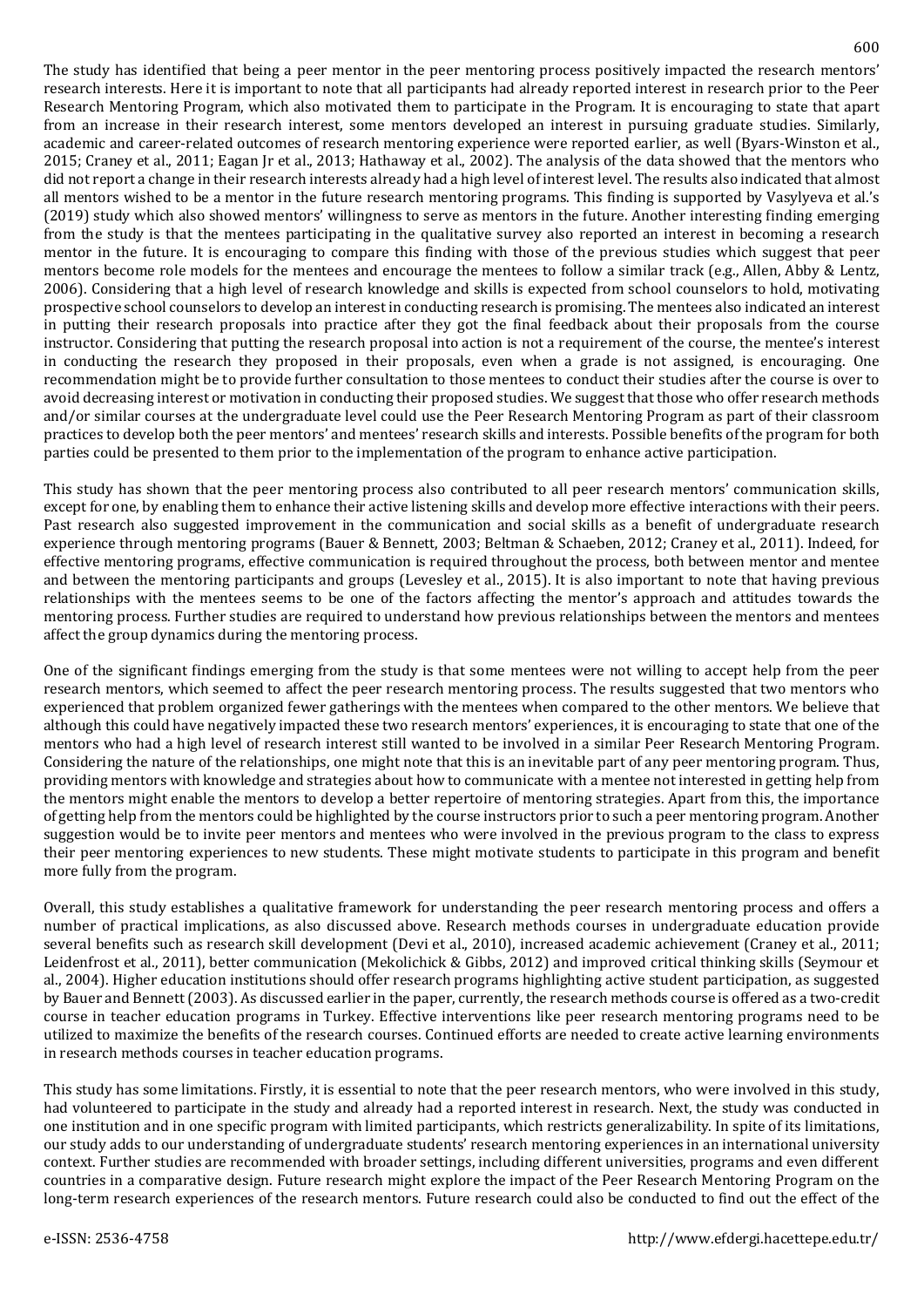Peer Research Mentoring Program on the related variables (including but not limited to interest and motivation in research, research self-efficacy, and research productivity) using a mixed-method research design with an embedded experimental model (Creswell & Clark, 2017).

#### **Research and Publication Ethics Statement**

The paper is complied with research and publication ethics.

#### **Contribution Rates of Authors to the Article**

Iclal Can: Data collection, method, data analysis, discussion. Sevinç Gelmez-Burakgazi: Method, data analysis, discussion. Yeşim Çapa Aydın: Data collection, method, discussion. Muhammet Coşkun: Introduction, discussion.

#### **Statement of Interest**

The authors declare that they have no conflicts of interest.

### **5. REFERENCES**

Adedokun, O. A., Bessenbacher, A. B., Parker, L. C., Kirkham, L. L., & Burgess, W. D. (2013). Research skills and STEM undergraduate research students' aspirations for research careers: Mediating effects of research self‐efficacy. *Journal of Research in Science teaching, 50*(8), 940-951.

Allen, T. D., Eby, L. T., & Lentz, E. (2006). Mentorship behaviors and mentorship quality associated with formal mentoring programs: Closing the gap between research and practice. *Journal of Applied Psychology, 91*(3), 567-578.

*American Psychological Association* (n.d.). Counseling psychology. Retrieved from <https://www.apa.org/ed/graduate/specialize/counseling>

Astin, A. W., Vogelgesang, L. J., Ikeda, E. K., & Yee, J. A. (2000). How service learning affects students. *Higher Education, 144.*

Bachiochi, P., Everton, W., Evans, M., Fugere, M., Escoto, C., Letterman, M., & Leszczynski, J. (2011). Using empirical article analysis to assess research methods courses. *Teaching of Psychology, 38*(1), 5-9.

Balch, W. R. (2014). A referential communication demonstration versus a lecture-only control: learning benefits. *Teaching of Psychology, 41*(3), 213-219.

Balster, N., Pfund, C., Rediske, R., & Branchaw, J. (2010). Entering research: A course that creates community and structure for beginning undergraduate researchers in the STEM disciplines. *CBE—Life Sciences Education*, *9*(2), 108-118.

Bauer, K. W.,&Bennett, J. S.(2003). Alumni perceptions used to assess undergraduate research experience. *The Journal ofHigher Education*, *74*(2), 210-230.

Beltman, S., & Schaeben, M. (2012). Institution-wide peer mentoring: Benefits for mentors. *The International Journal of the First Year in Higher Education*, *3*(2), 33-44.

Bierema, L. L., & Merriam, S. B. (2002). E-mentoring: Using computer mediated communication to enhance the mentoring process. *Innovative Higher Education*, *26*(3), 211-227.

Bieschke, K. J., Bishop, R. M., & Garcia, V. L. (1996). The utility of the research self-efficacy scale. *Journal of Career Assessment, 4*(1), 59-75.

Black, M. L., Curran, M. C., Golshan, S., Daly, R., Depp, C., Kelly, C., & Jeste, D. V. (2013). Summer research training for medical students: impact on research self‐efficacy. *Clinical and Translational Science, 6*(6), 487-489.

Brigman, G. (2006). Research methods in school counseling: A summary for the practitioner. *Professional School Counseling*, *9*(5), 421-425.

Byars-Winston, A. M., Branchaw, J., Pfund, C., Leverett, P., & Newton, J. (2015). Culturally diverse undergraduate researchers' academic outcomes and perceptions of their research mentoring relationships. *International Journal of Science Education, 37*(15), 2533-2554.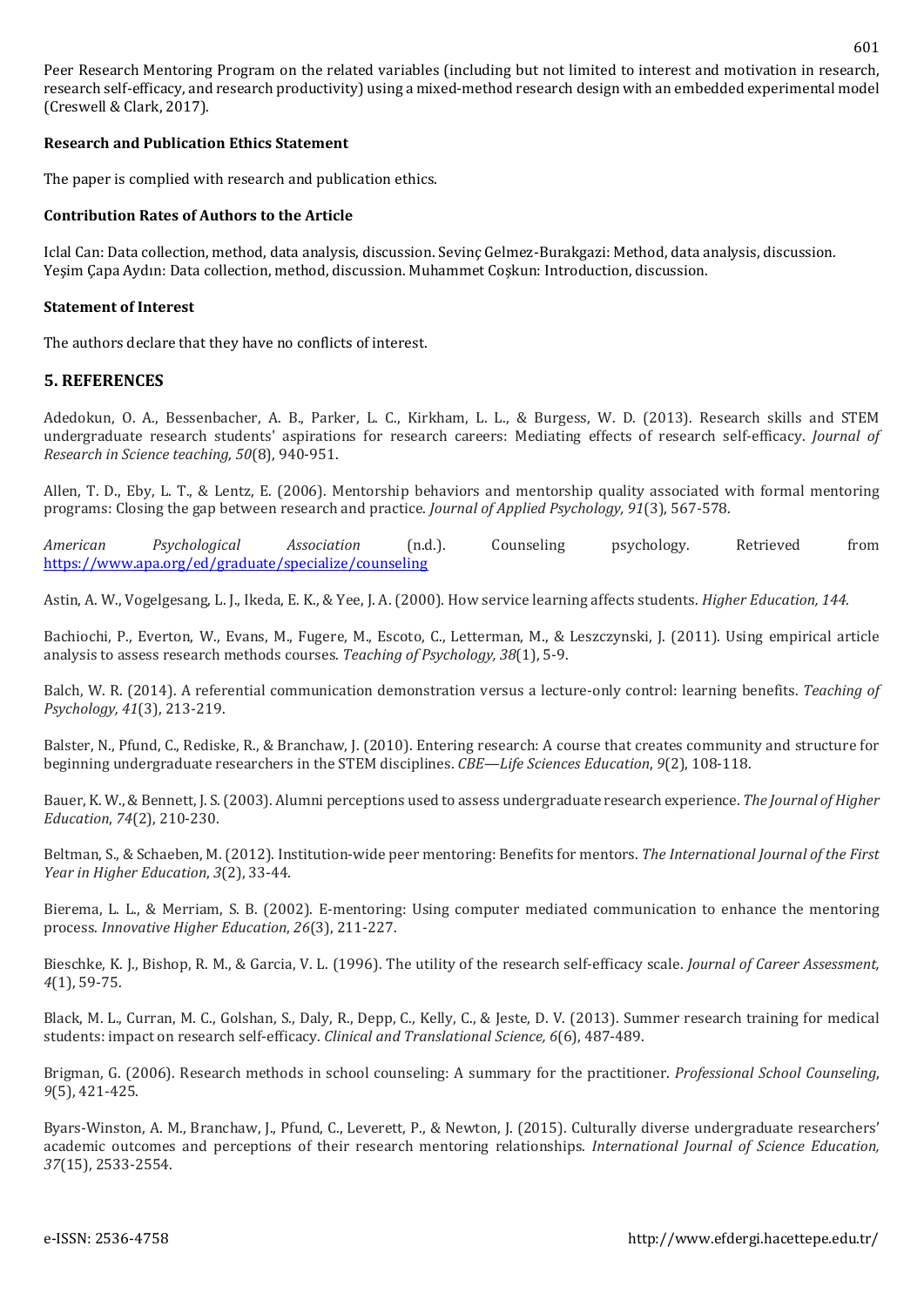Cipani, E. (2009). *Practical research methods for educators: Becoming an evidence-based practitioners.* New York, NY: Springer Publishing Company.

Colvin, J. W., & Ashman, M. (2010). Roles, risks, and benefits of peer mentoring relationships in higher education. *Mentoring & Tutoring: Partnership in Learning*, *18*(2), 121-134.

Council on Undergraduate Research (2012). *Characteristics of excellence in undergraduate research (COEUR).* N. Hensel (Ed.). Available online at [http://www.cur.org/assets/1/23/COEUR\\_final.pdf](http://www.cur.org/assets/1/23/COEUR_final.pdf)

Craney, C., McKay, T., Mazzeo, A., Morris, J., Prigodich, C., & De Groot, R. (2011). Cross-discipline perceptions of the undergraduate research experience. *The Journal of Higher Education*, *82*(1), 92-113.

Devi, V., Abraham, R. R., Adiga, A., Ramnarayan, K., & Kamath, A. (2010). Fostering research skills in undergraduate medical students through Mentored Student Projects: Example from an Indian medical school. *Kathmandu University Medical Journal, 8*(3), 294-298.

Creswell J. W. (2011). *Educational research: Planning, conducting, and evaluating quantitative and qualitative research* (4th edition). Upper Saddle River, NJ: Pearson Education.

Eagan Jr, M. K., Hurtado, S., Chang, M. J., Garcia, G. A., Herrera, F. A., & Garibay, J. C. (2013). Making a difference in science education: the impact of undergraduate research programs. *American Educational Research Journal, 50*(4), 683-713.

Edgcomb, M. R., Crowe, H. A., Rice, J. D., Morris, S. J., Wolffe, R. J., & McConnaughay, K. D. (2010). Peer and near-peer mentoring: Enhancing learning in summer research programs. *Council on Undergraduate Research Quarterly*, *31*(2), 18-26.

Fox, A., Stevenson, L., Connelly, P., Duff, A., & Dunlop, A. (2010). Peer-mentoring undergraduate accounting students: The influence on approaches to learning and academic performance. *Active Learning in Higher Education*, *11*(2), 145-156.

Fraenkel, J. R., Wallen, N. E., & Hyun, H. (2018). *How to design and evaluate research in education*. New York: McGraw-Hill.

Gershenfeld, S. (2014). A review of undergraduate mentoring programs. *Review of Educational Research*, *84*(3), 365-391.

Guterman, L. (2007). What Good Is Undergraduate Research, Anyway?. *Chronicle of Higher Education*, *53*(50), 12-16.

Hathaway, R. S., Nagda, B. A., & Gregerman, S. R. (2002). The relationship of undergraduate research participation to graduate and professional education pursuit: An empirical study. *Journal of College Student Development*, *43*(5), 614-631.

Higher Education Council (2018). Guidance and psychological counseling program. Retrieved from [https://www.yok.gov.tr/Documents/Kurumsal/egitim\\_ogretim\\_dairesi/Yeni-Ogretmen-Yetistirme-Lisans-](about:blank)[Programlari/Rehberlik\\_ve\\_Psikolojik\\_Danismanlik\\_Lisans\\_Programi.pdf](about:blank)

Hollingsworth, M. A., & Fassinger, R. E. (2002). The role of faculty mentors in the research training of counseling psychology doctoral students. *Journal of Counseling Psychology*, *49*(3), 324-330.

Hughes, A., & Fahy, B. (2009). Implementing an Undergraduate Psychology Mentoring Program. *North American Journal of Psychology*, *11*(3), 463-469.

Hunter, A. B., Laursen, S. L., & Seymour, E. (2007). Becoming a scientist: The role of undergraduate research in students' cognitive, personal, and professional development. *Science Education, 91*(1), 36-74.

Jones, L. N. (2006). The role of faculty and peer research mentoring in research productivity, self-efficacy, and satisfaction of *doctoral students* (Order No. 3234961). Available from ProQuest Dissertations & Theses Global. (305314898). Retrieved from https://search.proquest.com/dissertations-theses/role-faculty-peer-research-mentoringproductivity/docview/305314898/se-2?accountid=13014

Kardash, C. M.(2000). Evaluation of undergraduate research experience: Perceptions of undergraduate interns and their faculty mentors. *Journal of Educational Psychology*, *92*(1), 191-201.

Katkin, W. (2003). The Boyer Commission report and its impact on undergraduate research. *New Directions for Teaching and Learning*, *93*, 19-38.

Keller, T. E., Logan, K., Lindwall, J., & Beals, C. (2017). Peer mentoring for undergraduates in a research-focused diversity initiative. *Metropolitan Universities, 28*(3), 50-66.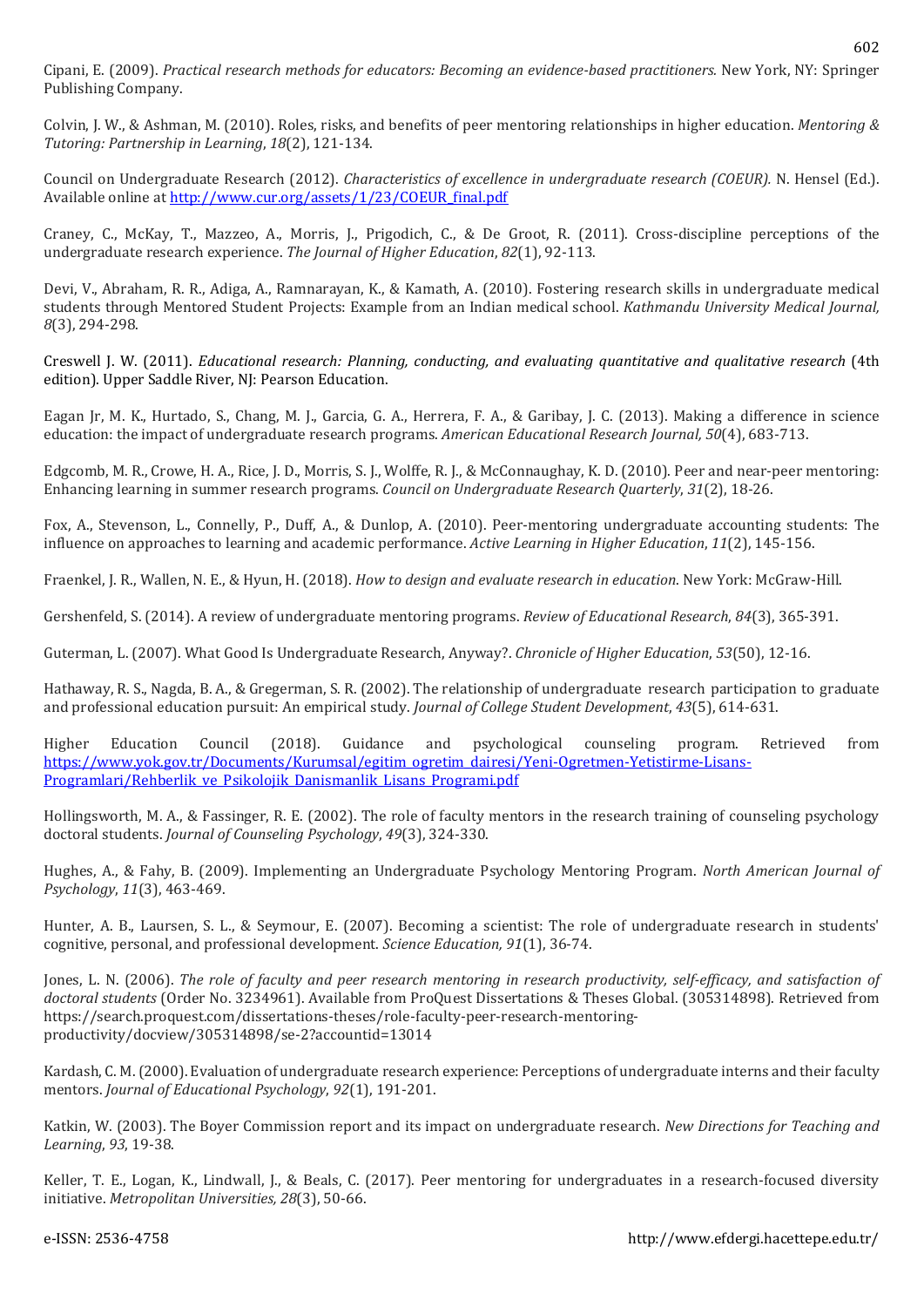Leidenfrost, B., Strassnig, B., Schabmann, A., Spiel, C., & Carbon, C. C. (2011). Peer mentoring styles and their contribution to academic success among mentees: A person-oriented study in higher education. *Mentoring & Tutoring: Partnership in Learning*, *19*(3), 347-364.

Levesley, T., Francis, R., Castanheira, P., Hobson, A., & Church, A. (2015). *Research mentoring in Higher Education in England*. Retrieved from the contract of the contract of the contract of the contract of the contract of the contract of the contract of the contract of the contract of the contract of the contract of the contract of the contract of http://eprints.brighton.ac.uk/14724/1/Report%20FINAL%20Research%20mentoring%20UoB%20JN120%20231015.pdf

Linn, M. C., Palmer, E., Baranger, A., Gerard, E., & Stone, E. (2015). Undergraduate research experiences: Impacts and opportunities. *Science*, *347*(6222), 1261757.

Linneman, J. A. (2019). Share, show, and tell: Group discussion or simulations versus lecture teaching strategies in a research methods course. *Teaching Sociology, 47*(1), 22-31.

Lopatto, D. (2010). Undergraduate research as a high-impact student experience. *Peer Review*, *12*(2), 27-30.

Lovat, T., Davies, M., & Plotnikoff, R. (1995). Integrating research skills development in teacher education. *Australian Journal of Teacher Education*, *20*(1), 30-35.

Love, K. M., Bahner, A. D., Jones, L. N., & Nilsson, J. E. (2007). An investigation of early research experience and research selfefficacy. *Professional Psychology: Research and Practice, 38*(3), 314–320.

Lumpkin, A. (2011). A Model for mentoring university faculty. *The Educational Forum,* 75(4), 357-368.

Markle, G. (2017). Factors influencing achievement in undergraduate social science research methods courses: A mixed methods analysis. *Teaching Sociology, 45*(2), 105-115.

Mason, E. C., Land, C., Brodie, I., Collins, K., Pennington, C., Sands, K., & Sierra, M. (2016). Data and research that matter: Mentoring school counselors to publish action research. *Professional School Counseling, 20*(1), 1096-2409.

Mekolichick, J., & Gibbs, M. K. (2012). Understanding college generational status in the undergraduate research mentored relationship. *Council on Undergraduate Research Quarterly*, *33*(2), 40-47.

Miles, M. B., & Huberman, A. M. (1994). *Qualitative data analysis: An expanded sourcebook* (Second Ed.). Sage Publications.

Murphy, C. (2015). The use of peer modeling to increase self-efficacy in research methods courses. J*ournal of Political Science Education, 11*(1), 78-93.

Nora, A., & Crisp, G. (2007). Mentoring students: Conceptualizing and validating the multi-dimensions of a support system. *Journal of College Student Retention: Research, Theory & Practice*, *9*(3), 337-356.

Odhiambo, E. (2010). Classroom research: A tool for preparing pre-service teachers to become reflective practitioners. *Journal of Instructional Pedagogies*, *4*, 1-14.

Pierrakos, O., Zilberberg, A., & Anderson, R. (2010). Understanding undergraduate research experiences through the lens of problem-based learning: Implications for curriculum translation. *Interdisciplinary Journal of Problem-based Learning, 4*(2), 35- 62.

Platt, J., & Platt, T. L. (2013). Library anxiety among undergraduates enrolled in a research methods in psychology course. *Behavioral & Social Sciences Librarian, 32*(4), 240-251.

Raymond, J. M., & Sheppard, K. (2018). Effects of peer mentoring on nursing students' perceived stress, sense of belonging, selfefficacy and loneliness. *Journal of Nursing Education and Practice, 8(1)*, 16-23.

Richards, R., Powell, C., Hammack, J., McMullen, R., Bacnik, L., Lewis, R., & Sams, D. (2014). *Mentoring undergraduate research.* Georgia College & State University.

Robnett, R. D., Chemers, M. M., & Zurbriggen, E. L. (2015). Longitudinal associations among undergraduates' research experience, self‐efficacy, and identity. *Journal of Research in Science Teaching, 52*(6), 847-867.

Royalty, G. M., & Reising, G. N. (1986). The research training of counseling psychologists: What the professionals say. *The Counseling Psychologist*, *14*(1), 49-60.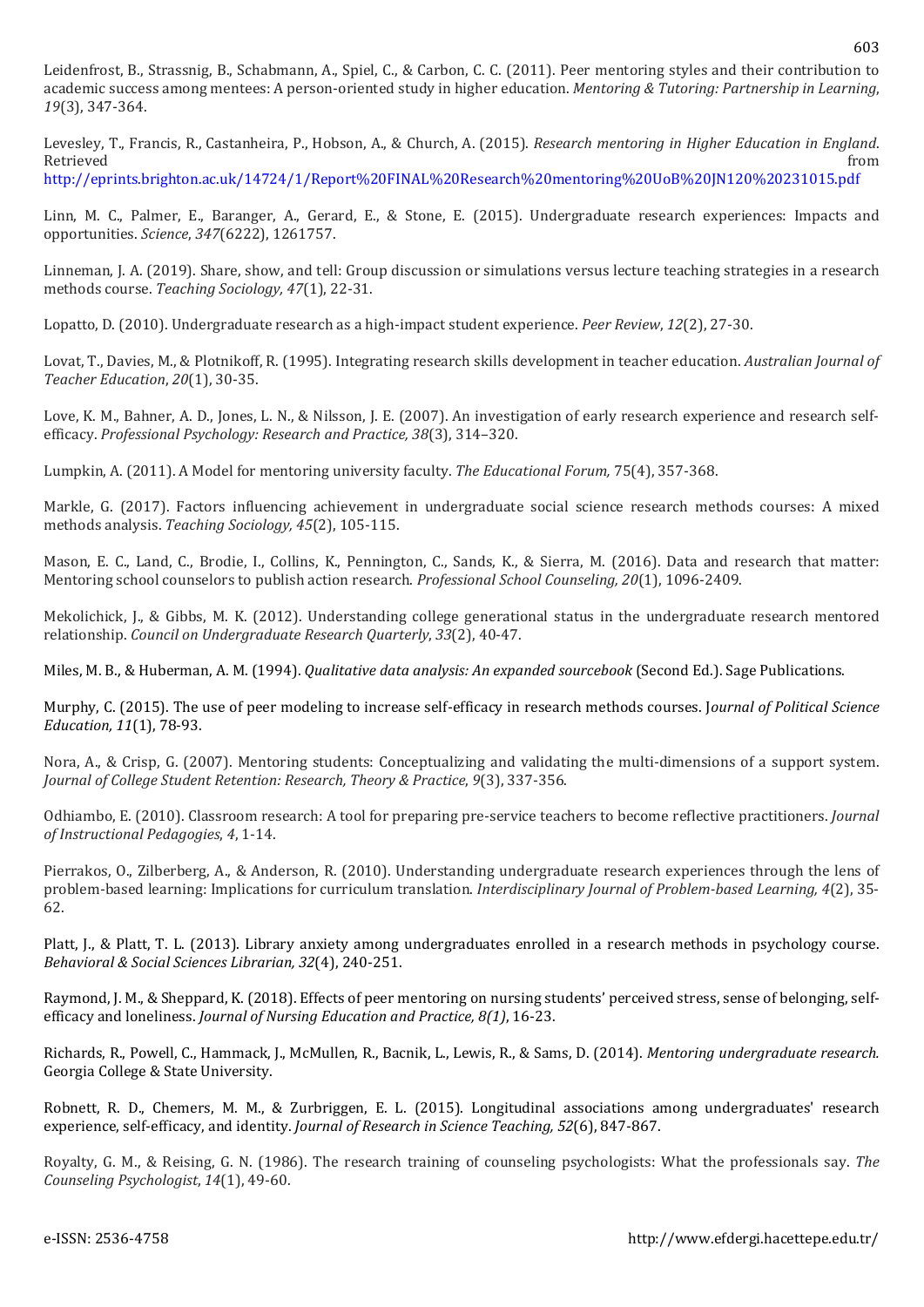Rosenkranz, P. (2012). Integrating peer mentoring into the psychology curriculum: From an extended induction to an academic skills course. *Psychology Learning & Teaching, 11*(2), 201–207.

Santucci, A. K., Lingler, J. H., Schmidt, K. L., Nolan, B. A., Thatcher, D., & Polk, D. E. (2008). Peer-mentored research development meeting: a model for successful peer mentoring among junior level researchers. *Academic Psychiatry, 32*(6), 493-497.

Seymour, E., Hunter, A. B., Laursen, S. L., & DeAntoni, T. (2004). Establishing the benefits of research experiences for undergraduates in the sciences: First findings from a three‐year study. *Science Education*, *88*(4), 493-534.

Waite, S., & Davis, B. (2006). Developing undergraduate research skills in a faculty of education: Motivation through collaboration. *Higher Education Research & Development*, *25*(4), 403-419.

Webb, L. D., Brigman, G. A., & Campbell, C. (2005). Linking school counselors and student success: A replication of the Student Success Skills approach targeting the academic and social competence of students. *Professional School Counseling*, 407-413.

Yin, R. K. (2014). *Case study research design and methods* (5th ed.). Thousand Oaks, CA: Sage.

### **6. GENİŞ ÖZET**

Bu çalışmanın amacı, lisans düzeyinde yürütülen Araştırma Yöntemleri dersinde uygulanan Akran Araştırma Danışmanlığı Programı'nda akran araştırma danışmanı olarak yer alan okul psikolojik danışmanı adaylarının, akran araştırma danışmanlığı deneyimlerinin incelenmesidir. Araştırmada nitel araştırma yöntemlerinden bütüncül tekli durum deseni kullanılmıştır. Bu kapsamda, Kuzey Kıbrıs Türk Cumhuriyeti'nde uluslararası bir üniversitede yürütülen Araştırma Yöntemleri dersini tamamlamış 10 okul psikolojik danışmanı adayı, ölçüt örnekleme yöntemi aracılığıyla akran araştırma danışmanı olarak belirlenmiştir. Akran araştırma danışmanları, 2016-2017 bahar döneminde Araştırma Yöntemleri dersini almakta olan okul psikolojik danışmanı adayları ile eşleştirilmiştir. Akran araştırma danışmanları, ilgili eğitim modülünü tamamladıktan sonra, akranlarına etkili bir araştırma önerisi yazma konusunda rehberlik etmişlerdir. 10 akran araştırma danışmanı ve 9 danışandan nitel anketler aracılığıyla veri elde edilmiştir. Anketler, araştırmacılar tarafından ilgili alanyazın ışığında üç grup halinde geliştirilmiştir ve uzman görüşleri doğrultusunda son şekline getirilmiştir. İki form araştırma danışmanları için olup, Akran Araştırma Danışmanlığı Programı'ndan önce ve sonra uygulanmıştır ve bir tanesi danışanlar için olup Akran Araştırma Danışmanlığı Programı'ndan sonra uygulanmıştır. Elde edilen veri, içerik analizine tabi tutulmuştur.

Veri analizi doğrultusunda birbirini tamamlayan 4 ana tema ortaya çıkmıştır. Bu temalar şunlardır: (1) Bilgi ve becerilerin güncellenmesi, (2) araştırma öz-yeterliği, (c) araştırmaya karşı ilgi ve (4) iletişim becerileri. Öncelikle, araştırma sonuçları, akran araştırma danışmanlığı sürecinin, akran danışmanlarının birinci elden araştırma deneyimi elde etmelerine olanak sağladığını ve bu süreçte araştırmaya yönelik bilgi ve becerilerini güncellemelerine katkı sağladığını ortaya koymaktadır. Araştırma sonuçları, akran araştırma danışmanlarının, araştırma danışmanlığı sürecinde kendi öğrenme deneyimleri üzerinde düşündüklerini; araştırma yöntemleri dersinde aldıkları ders notlarını gözden geçirdiklerini; danışmanlık sürecinde ortaya çıkan ihtiyaçlar doğrultusunda bilgi ve becerilerini güncellediklerini ve zaman zaman akranlarından da öğrendiklerini göstermektedir. Araştırma sonuçları, akran araştırma danışmanlarının, akranlarına, iyi bir araştırma yazma konusunda rehberlik ederken, akranlarını, özellikle üzerinde çalışmak istedikleri bir araştırma konusu belirleme ve iyi bir araştırma sorusu yazma gibi konularda teşvik ettiklerini göstermekte ve akran araştırma danışmanlarının, birinci elden araştırma deneyimi kazanmaları ve bilgi ve becerilerini güncellemeleri ile paralel olarak, araştırma öz-yeterliklerinde de bir artış olduğunu ortaya koymaktadır. Bazı akran araştırma danışmanları, artan araştırma öz-yeterliği ve motivasyon ile birlikte yüksek lisans yapma konusunda ilgilerinin arttığını belirtmiştir. Veri analizi, araştırma danışmanlarının, araştırma önerisi yazma konusundaki deneyimlerini akranları ile paylaşmaları; akranlarına duygusal destek vermeleri ve akranlarına araştırma önerisi konusunda desteğe ihtiyaçları olduğunda destek vermeleri; danışanların araştırma önerileri konusunda destek almalarına ve sorularına yanıt bulmalarına olanak sağlamanın yanı sıra, danışanların kaygılarını rahatlıkla akran danışmanları ile paylaşmalarına, araştırma önerisi yazma konusunda endişelerinin üstesinden gelmelerine ve yaptıkları iş konusunda daha emin adımlarla ilerlemelerine olanak sağladığını göstermektedir. Araştırma sonuçları, tüm bu süreçlerin, akran danışmanlarının araştırma özyeterliğini olumlu şekilde etkilediğini göstermektedir. Veri analizi konusunda ortaya çıkan üçüncü tema, araştırmaya yönelik ilgidir. Araştırma sonuçları, akran araştırma danışmanlarının programdan önce de araştırmaya yönelik ilgisi olduğunu ve bu ilginin, onları araştırmada akran danışmanı olarak yer almaları konusunda cesaretlendirdiğini göstermektedir. Veri analizi, Akran Araştırma Danışmanlığı Programı sürecinin bazı akran danışmanlarının araştırmaya yönelik ilgisini daha da arttırdığını ortaya koymaktadır. Araştırmaya yönelik ilgilerinde herhangi bir anlamlı artış görülmeyen akran danışmanlarından elde edilen veri incelendiğinde bu danışmanların hâlihazırda yüksek düzeyde araştırmaya yönelik ilgisi olduğu görülmektedir. İki akran danışmanı dışında tüm danışanlar bir sonraki Akran Araştırma Danışmanlığı Programı'nda akran danışmanı olarak yer almak istediklerini belirtmişlerdir. Danışanlardan elde edilen veri incelendiğinde, Akran Araştırma Danışmanlığı Programı'nın danışanların da araştırmaya ilgisinin arttığı ve çalışmada yer alan tüm danışanların daha sonra düzenlenecek olan Akran Araştırma Danışmanlığı Programı'nda akran araştırma danışmanı olarak yer almak istedikleri ortaya çıkmıştır. Çalışma sonucunda ortaya çıkan bir başka tema ise katılımcıların iletişim becerileri ile ilintilidir. Araştırma sonuçları, akran danışmanlığı sürecinin, bir kişi dışında tüm danışmanların iletişim becerilerini olumlu olarak etkilediğini ortaya koymaktadır. Ayrıca, araştırma sonuçları, akran danışmanlığı sürecinin, akranların danışmanlık yaptığı grup ve grup ile ilişkileri doğrultusunda